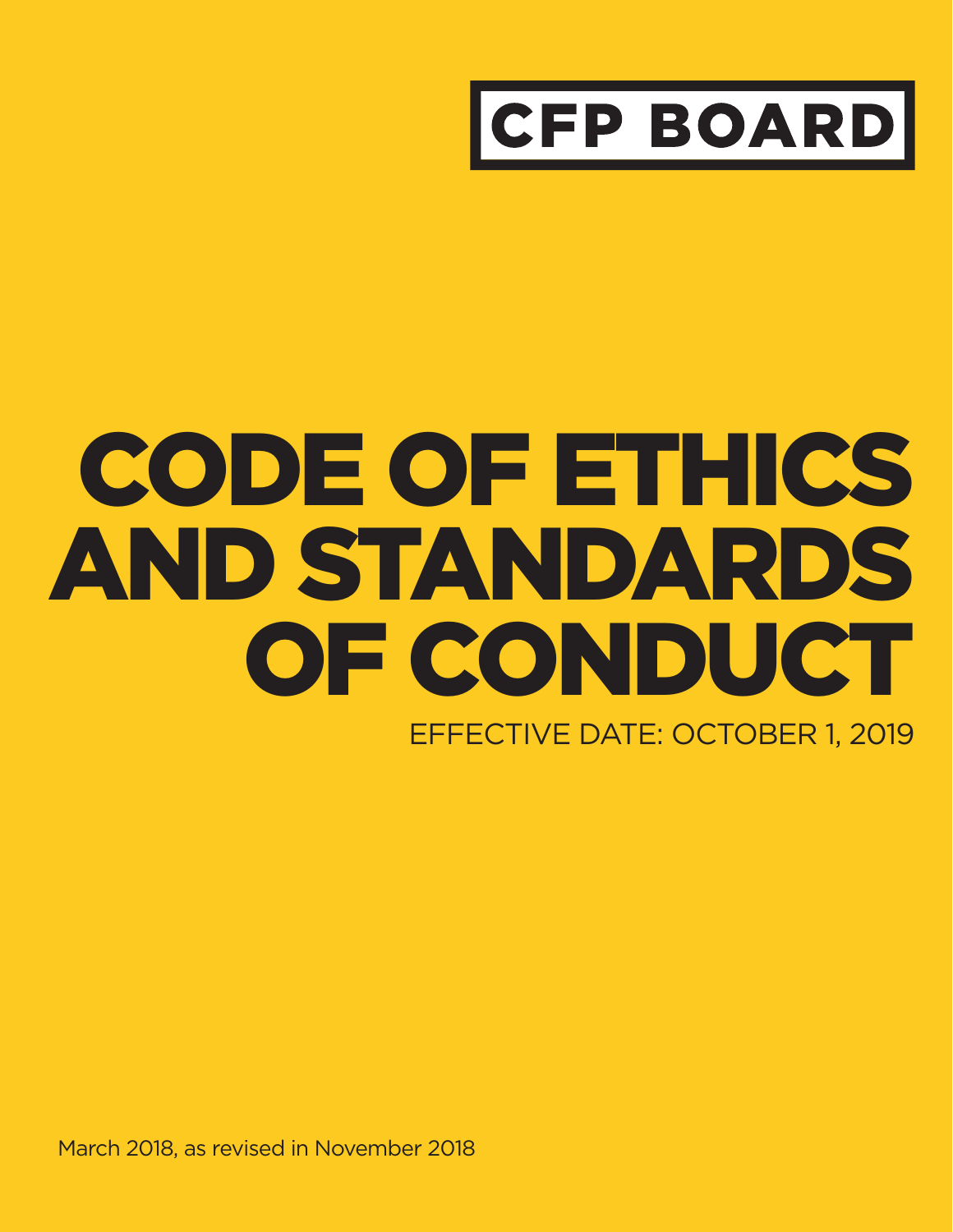# **TABLE OF CONTENTS**

|  | 8. |                                                                                                             |  |
|--|----|-------------------------------------------------------------------------------------------------------------|--|
|  |    |                                                                                                             |  |
|  |    |                                                                                                             |  |
|  |    |                                                                                                             |  |
|  |    |                                                                                                             |  |
|  |    |                                                                                                             |  |
|  |    |                                                                                                             |  |
|  |    |                                                                                                             |  |
|  |    | <b>B. FINANCIAL PLANNING AND APPLICATION OF THE PRACTICE STANDARDS FOR THE FINANCIAL PLANNING PROCESS 9</b> |  |
|  | 1. |                                                                                                             |  |
|  |    |                                                                                                             |  |
|  |    |                                                                                                             |  |
|  |    |                                                                                                             |  |
|  |    |                                                                                                             |  |
|  |    |                                                                                                             |  |
|  |    |                                                                                                             |  |
|  |    |                                                                                                             |  |
|  |    |                                                                                                             |  |
|  |    |                                                                                                             |  |
|  |    |                                                                                                             |  |
|  |    |                                                                                                             |  |
|  |    |                                                                                                             |  |
|  |    |                                                                                                             |  |
|  |    |                                                                                                             |  |
|  |    |                                                                                                             |  |
|  | 2. |                                                                                                             |  |
|  |    |                                                                                                             |  |
|  |    |                                                                                                             |  |
|  | 1. |                                                                                                             |  |
|  | 2. |                                                                                                             |  |
|  | 3. |                                                                                                             |  |
|  | 5. |                                                                                                             |  |
|  |    |                                                                                                             |  |
|  |    |                                                                                                             |  |
|  |    |                                                                                                             |  |
|  |    |                                                                                                             |  |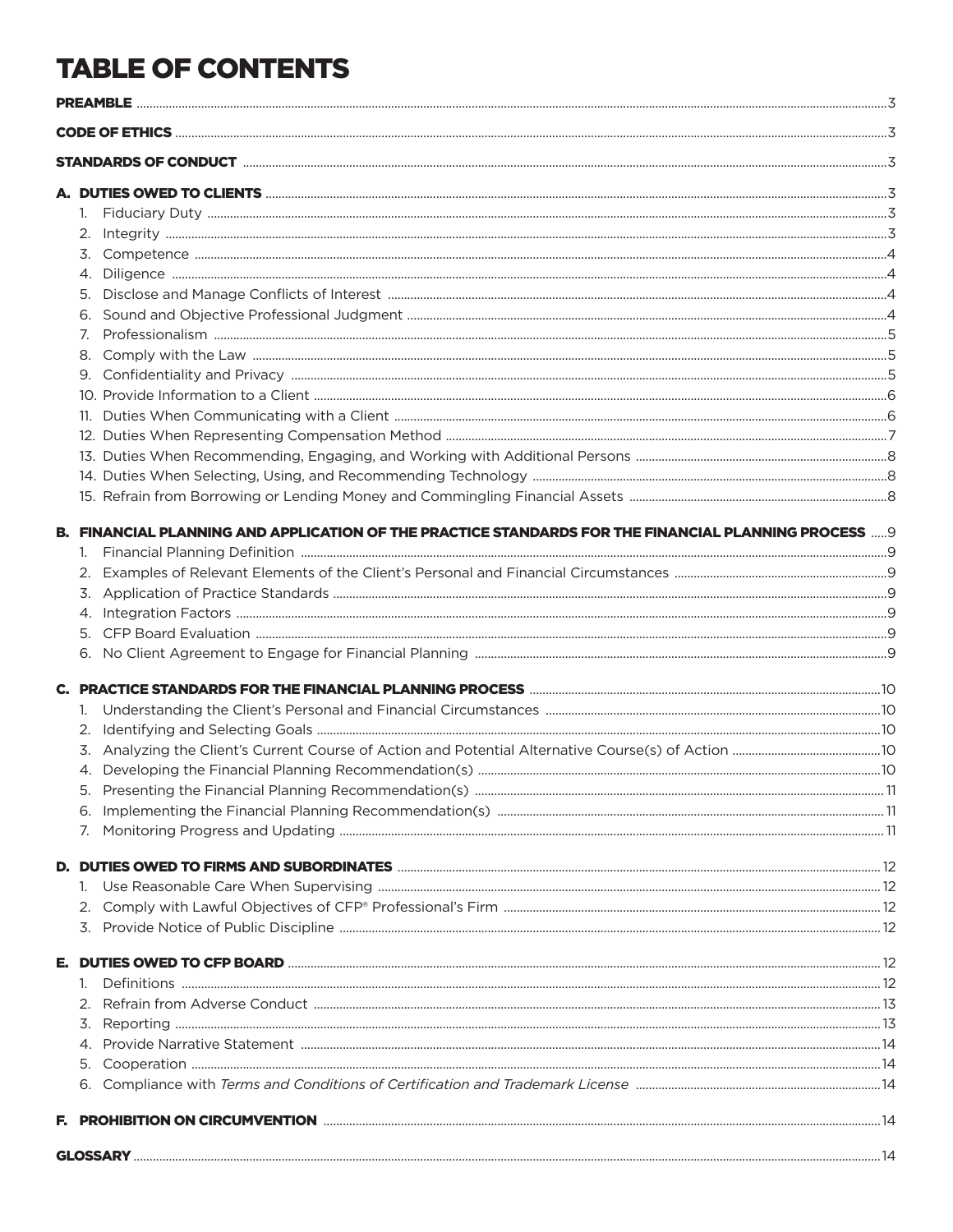# <span id="page-2-0"></span>PREAMBLE

CFP Board's *Code of Ethics and Standards of Conduct* reflects the commitment that all CFP® professionals make to high standards of competency and ethics. CFP Board's *Code and Standards* benefits and protects the public, provides standards for delivering financial planning, and advances financial planning as a distinct and valuable profession. Compliance with the *Code and Standards* is a requirement of CFP® certification that is critical to the integrity of the CFP® marks. Violations of the *Code and Standards* may subject a CFP® professional to discipline.

# CODE OF ETHICS

A CFP® professional must:

- 1. Act with honesty, integrity, competence, and diligence.
- 2. Act in the client's best interests.
- 3. Exercise due care.
- 4. Avoid or disclose and manage conflicts of interest.
- 5. Maintain the confidentiality and protect the privacy of client information.
- 6. Act in a manner that reflects positively on the financial planning profession and CFP® certification.

# STANDARDS OF CONDUCT

# A. DUTIES OWED TO CLIENTS

# 1. FIDUCIARY DUTY

At all times when providing Financial Advice to a Client, a CFP® professional must act as a fiduciary, and therefore, act in the best interests of the Client. The following duties must be fulfilled:

- a. Duty of Loyalty. A CFP® professional must:
	- i. Place the interests of the Client above the interests of the CFP® professional and the CFP® Professional's Firm;
	- ii. Avoid Conflicts of Interest, or fully disclose Material Conflicts of Interest to the Client, obtain the Client's informed consent, and properly manage the conflict; and
	- iii. Act without regard to the financial or other interests of the CFP® professional, the CFP® Professional's Firm, or any individual or entity other than the Client, which means that a CFP® professional acting under a Conflict of Interest continues to have a duty to act in the best interests of the Client and place the Client's interests above the CFP® professional's.
- b. **Duty of Care.** A CFP® professional must act with the care, skill, prudence, and diligence that a prudent professional would exercise in light of the Client's goals, risk tolerance, objectives, and financial and personal circumstances.
- c. **Duty to Follow Client Instructions.** A CFP® professional must comply with all objectives, policies, restrictions, and other terms of the Engagement and all reasonable and lawful directions of the Client.

# 2. INTEGRITY

a. A CFP® professional must perform Professional Services with integrity. Integrity demands honesty and candor, which may not be subordinated to personal gain or advantage. Allowance may be made for innocent error and legitimate differences of opinion, but integrity cannot co-exist with deceit or subordination of principle.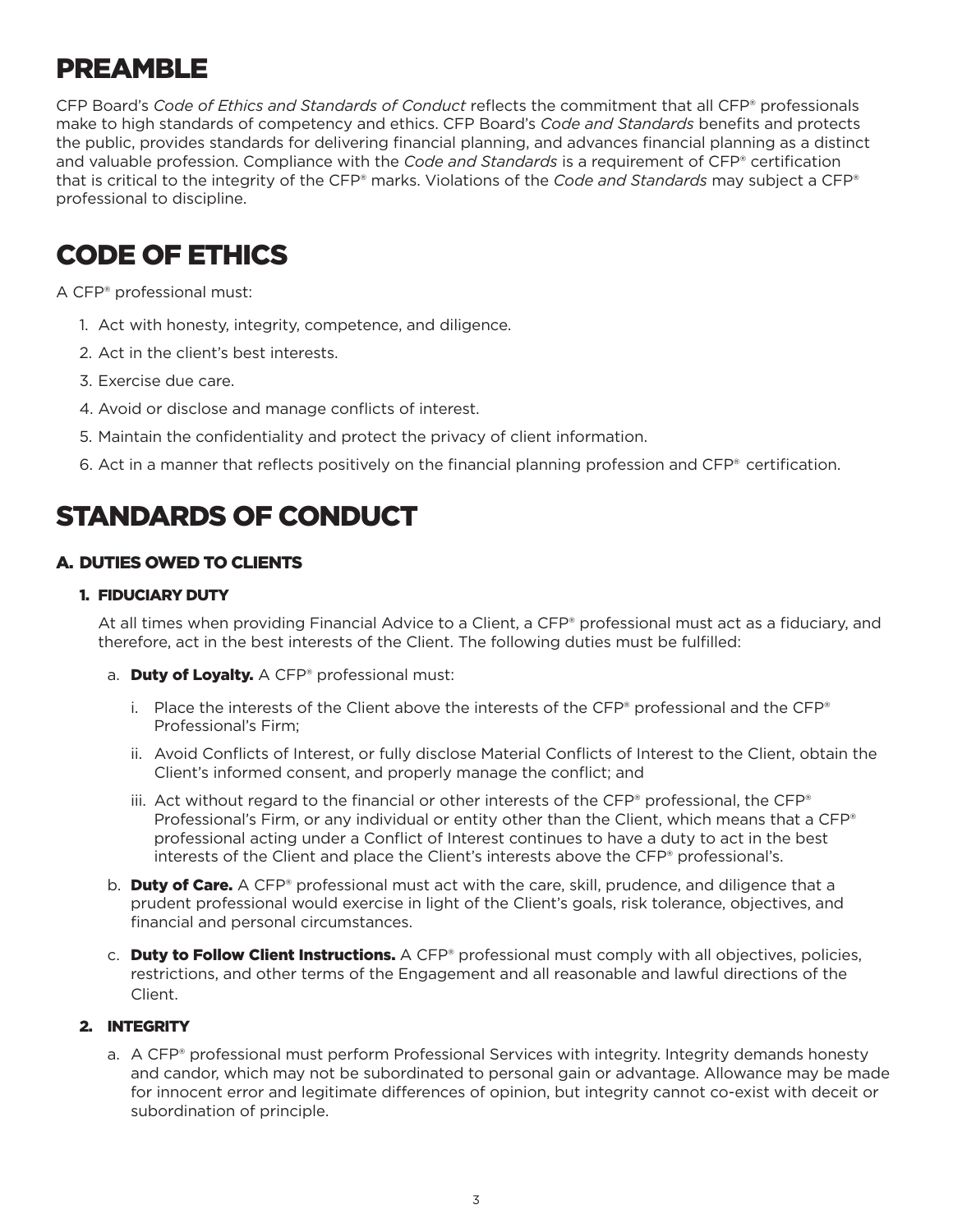- <span id="page-3-0"></span>b. A CFP® professional may not, directly or indirectly, in the conduct of Professional Services:
	- i. Employ any device, scheme, or artifice to defraud;
	- ii. Make any untrue statement of a material fact or omit to state a material fact necessary in order to make the statements made, in the light of the circumstances under which they were made, not misleading; or
	- iii. Engage in any act, practice, or course of business which operates or would operate as a fraud or deceit upon any person.

#### 3. COMPETENCE

A CFP® professional must provide Professional Services with competence, which means with relevant knowledge and skill to apply that knowledge. When the CFP® professional is not sufficiently competent in a particular area to provide the Professional Services required under the Engagement, the CFP® professional must gain competence, obtain the assistance of a competent professional, limit or terminate the Engagement, and/or refer the Client to a competent professional. The CFP® professional shall describe to the Client any requested Professional Services that the CFP® professional will not be providing.

# 4. DILIGENCE

A CFP® professional must provide Professional Services, including responding to reasonable Client inquiries, in a timely and thorough manner.

#### 5. DISCLOSE AND MANAGE CONFLICTS OF INTEREST

- a. **Disclose Conflicts.** When providing Financial Advice, a CFP® professional must make full disclosure of all Material Conflicts of Interest with the CFP® professional's Client that could affect the professional relationship. This obligation requires the CFP® professional to provide the Client with sufficiently specific facts so that a reasonable Client would be able to understand the CFP® professional's Material Conflicts of Interest and the business practices that give rise to the conflicts, and give informed consent to such conflicts or reject them. A sincere belief by a CFP® professional with a Material Conflict of Interest that he or she is acting in the best interests of the Client is insufficient to excuse failure to make full disclosure.
	- i. A CFP® professional must make full disclosure and obtain the consent of the Client before providing any Financial Advice regarding which the CFP® professional has a Material Conflict of Interest.
	- ii. In determining whether the disclosure about a Material Conflict of Interest provided to the Client was sufficient to infer that a Client has consented to a Material Conflict of Interest, CFP Board will evaluate whether a reasonable Client receiving the disclosure would have understood the conflict and how it could affect the advice the Client will receive from the CFP® professional. The greater the potential harm the conflict presents to the Client, and the more significantly a business practice that gives rise to the conflict departs from commonly accepted practices among CFP® professionals, the less likely it is that CFP Board will infer informed consent absent clear evidence of informed consent. Ambiguity in the disclosure provided to the Client will be interpreted in favor of the Client.
	- iii. Evidence of oral disclosure of a conflict will be given such weight as CFP Board in its judgment deems appropriate. Written consent to a conflict is not required.
- b. **Manage Conflicts.** A CFP® professional must adopt and follow business practices reasonably designed to prevent Material Conflicts of Interest from compromising the CFP® professional's ability to act in the Client's best interests.

#### 6. SOUND AND OBJECTIVE PROFESSIONAL JUDGMENT

A CFP® professional must exercise professional judgment on behalf of the Client that is not subordinated to the interest of the CFP® professional or others. A CFP® professional may not solicit or accept any gift, gratuity, entertainment, non-cash compensation, or other consideration that reasonably could be expected to compromise the CFP® professional's objectivity.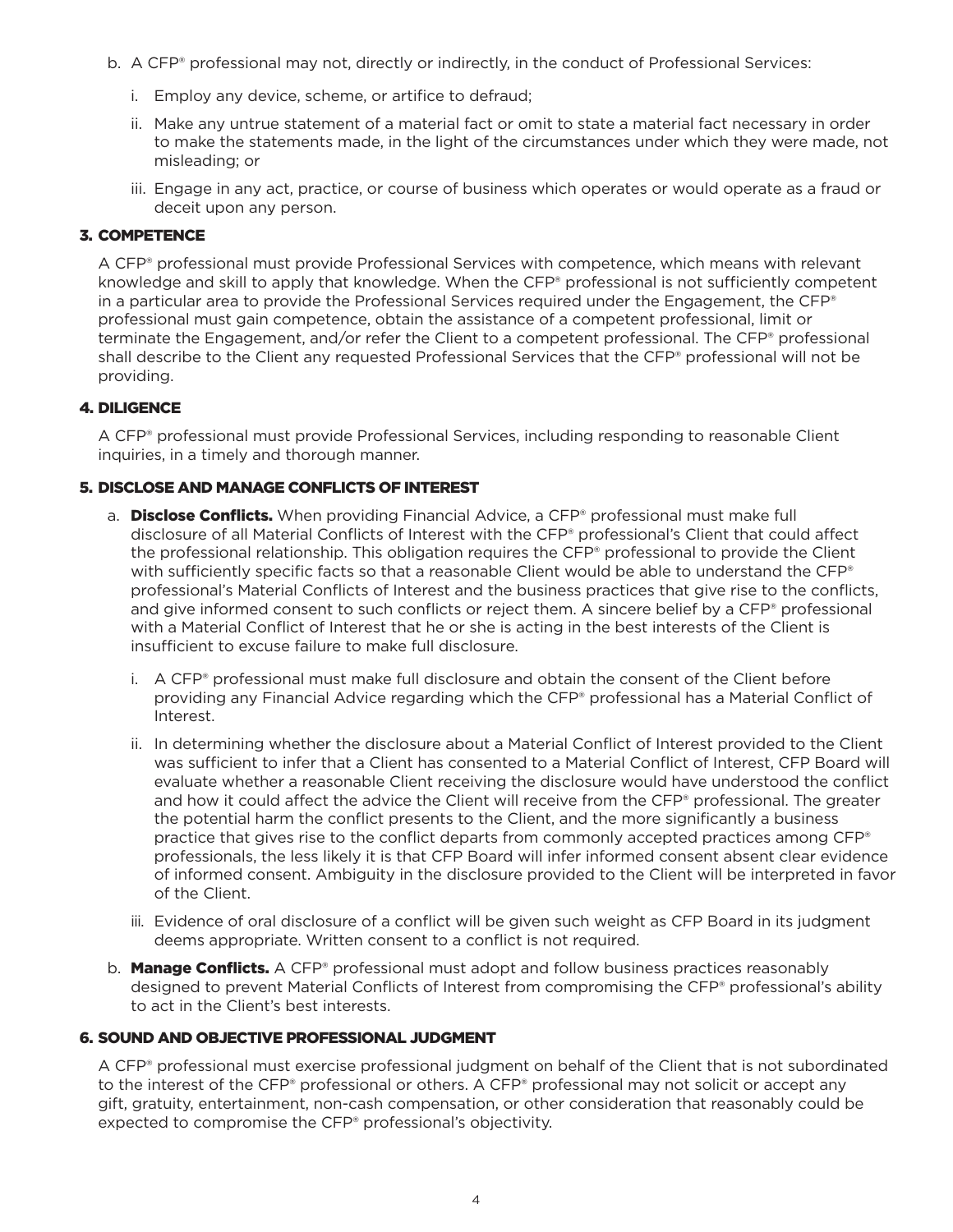#### <span id="page-4-0"></span>7. PROFESSIONALISM

A CFP® professional must treat Clients, prospective Clients, fellow professionals, and others with dignity, courtesy, and respect.

#### 8. COMPLY WITH THE LAW

- a. A CFP® professional must comply with the laws, rules, and regulations governing Professional Services.
- b. A CFP® professional may not intentionally or recklessly participate or assist in another person's violation of these *Standards* or the laws, rules, or regulations governing Professional Services.

#### 9. CONFIDENTIALITY AND PRIVACY

- a. A CFP® professional must keep confidential and may not disclose any non-public personal information about any prospective, current, or former Client ("client"), except that the CFP® professional may disclose information:
	- i. For ordinary business purposes:
		- a) With the client's consent, so long as the client has not withdrawn the consent;
		- b) To a CFP® Professional's Firm or other persons with whom the CFP® professional is providing services to or for the client, when necessary to perform those services;
		- c) As necessary to provide information to the CFP® professional's attorneys, accountants, and auditors; and
		- d) To a person acting in a representative capacity on behalf of the client;
	- ii. For legal and enforcement purposes:
		- a) To law enforcement authorities concerning suspected unlawful activities, to the extent permitted by the law;
		- b) As required to comply with federal, state, or local law;
		- c) As required to comply with a properly authorized civil, criminal, or regulatory investigation or examination, or subpoena or summons, by a governmental authority;
		- d) As necessary to defend against allegations of wrongdoing made by a governmental authority;
		- e) As necessary to present a civil claim against, or defend against a civil claim raised by, a client;
		- f) As required to comply with a request from CFP Board concerning an investigation or adjudication; and
		- g) As necessary to provide information to professional organizations that are assessing the CFP® professional's compliance with professional standards.
- b. A CFP® professional may not use any non-public personal information about a client for his or her direct or indirect personal benefit, whether or not it causes detriment to the client, unless the client consents.
- c. A CFP® professional, either directly or through the CFP® Professional's Firm, must take reasonable steps to protect the security of non-public personal information about any client, including the security of information stored physically or electronically, from unauthorized access that could result in harm or inconvenience to the client.
- d. A CFP® professional, either directly or through the CFP® Professional's Firm, must adopt and implement policies regarding the protection, handling, and sharing of a client's non-public personal information and must provide a client with written notice of those policies at the time of the Engagement and thereafter not less than annually (at least once in any 12-month period) unless (i) the CFP® professional's policies have not changed since the last notice sent to a client; and (ii) the CFP® professional does not disclose non-public personal information other than as permitted without a client's consent.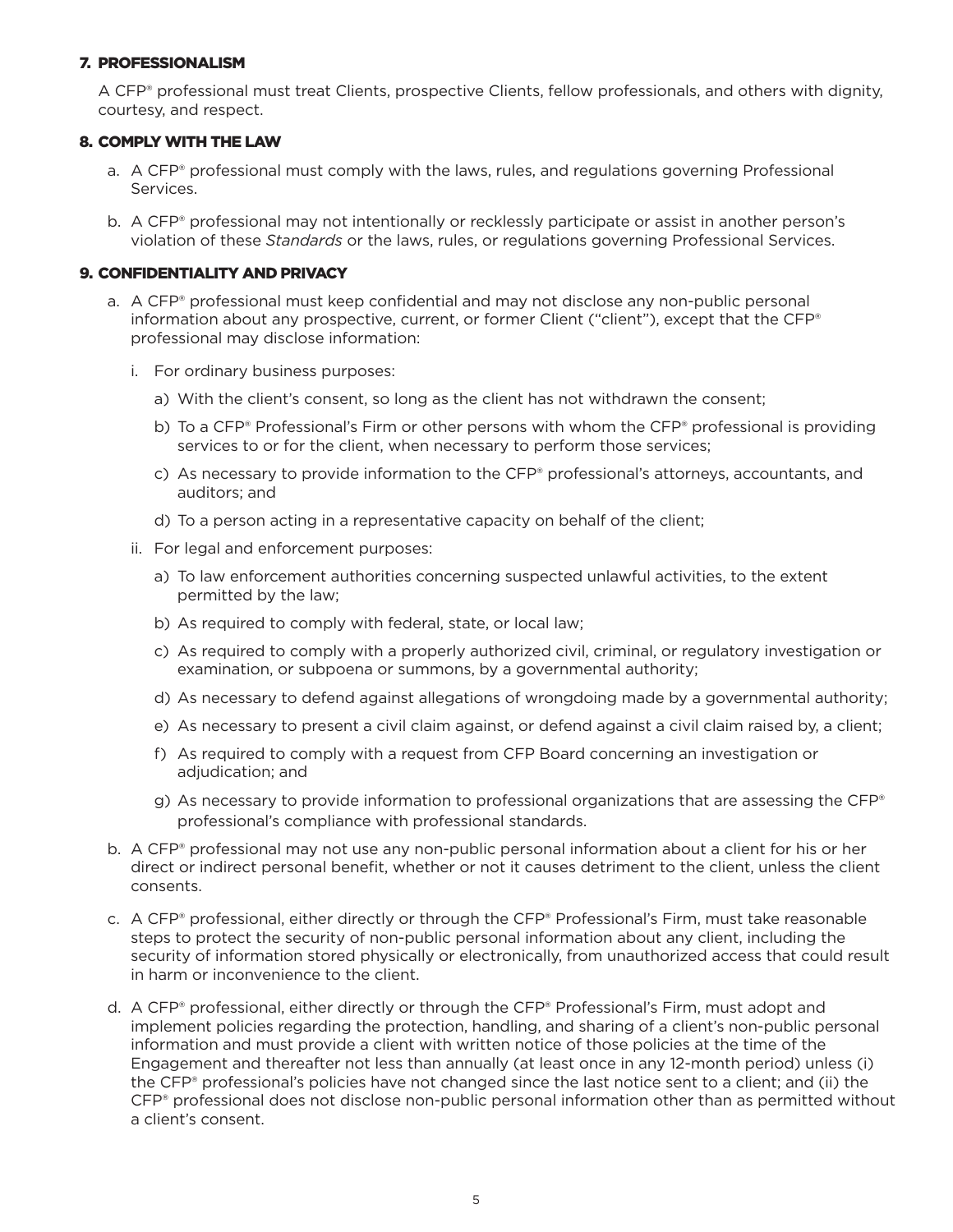<span id="page-5-0"></span>e. A CFP® professional shall be deemed to comply with this Section if the CFP® Professional's Firm is subject to, and the CFP® professional complies with, Regulation S-P under the federal securities laws or substantially equivalent federal or state laws or rules.

#### 10. PROVIDE INFORMATION TO A CLIENT

- a. When Providing Financial Advice. When providing or agreeing to provide Financial Advice that does not require Financial Planning in accordance with the Practice Standards, a CFP® professional must provide the following information to the Client, prior to or at the time of the Engagement, and document that the information has been provided to the Client:
	- i. A description of the services and products to be provided;
	- ii. How the Client pays for the products and services, and a description of the additional types of costs that the Client may incur, including product management fees, surrender charges, and sales loads;
	- iii. How the CFP® professional, the CFP® Professional's Firm, and any Related Party are compensated for providing the products and services;
	- iv. The existence of any public discipline or bankruptcy, and the location(s), if any, of the webpages of all relevant public websites of any governmental authority, self-regulatory organization, or professional organization that sets forth the CFP® professional's public disciplinary history or any personal bankruptcy or business bankruptcy where the CFP® professional was a Control Person;
	- v. The information required under Section A.5.a. (Conflict of Interest Disclosure);
	- vi. The information required under Section A.9.d. (Written Notice Regarding Non-Public Personal Information);
	- vii. The information required under Section A.13.a.ii. (Disclosure of Economic Benefit for Referral or Engagement of Additional Persons); and
	- viii. Any other information about the  $\mathsf{CFP}^{\mathsf{P}}$  professional or the  $\mathsf{CFP}^{\mathsf{P}}$  Professional's Firm that is Material to a Client's decision to engage or continue to engage the CFP® professional or the CFP® Professional's Firm.
- b. **When Providing Financial Planning.** When providing or required to provide Financial Planning in accordance with the Practice Standards, a CFP® professional must provide the following information to the Client, prior to or at the time of the Engagement, in one or more written documents:
	- i. The information required to be provided in Sections A.10.a.i.-iv. and vi.-viii.; and
	- ii. The terms of the Engagement between the Client and the  $\text{CFP}^*$  professional or the  $\text{CFP}^*$ Professional's Firm, including the Scope of Engagement and any limitations, the period(s) during which the services will be provided, and the Client's responsibilities. A CFP® professional is responsible for implementing, monitoring, and updating the Financial Planning recommendation(s) unless specifically excluded from the Scope of Engagement.
- c. **Updating Information.** A CFP<sup>®</sup> professional has an ongoing obligation to provide to the Client any information that is a Material change or update to the information required to be provided to the Client. Material changes and updates to public disciplinary history or bankruptcy information must be disclosed to the Client within ninety (90) days, together with the location(s) of the relevant webpages.

#### 11. DUTIES WHEN COMMUNICATING WITH A CLIENT

A CFP® professional must provide a Client with accurate information, in accordance with the Engagement, and in response to reasonable Client requests, in a manner and format that a Client reasonably may be expected to understand.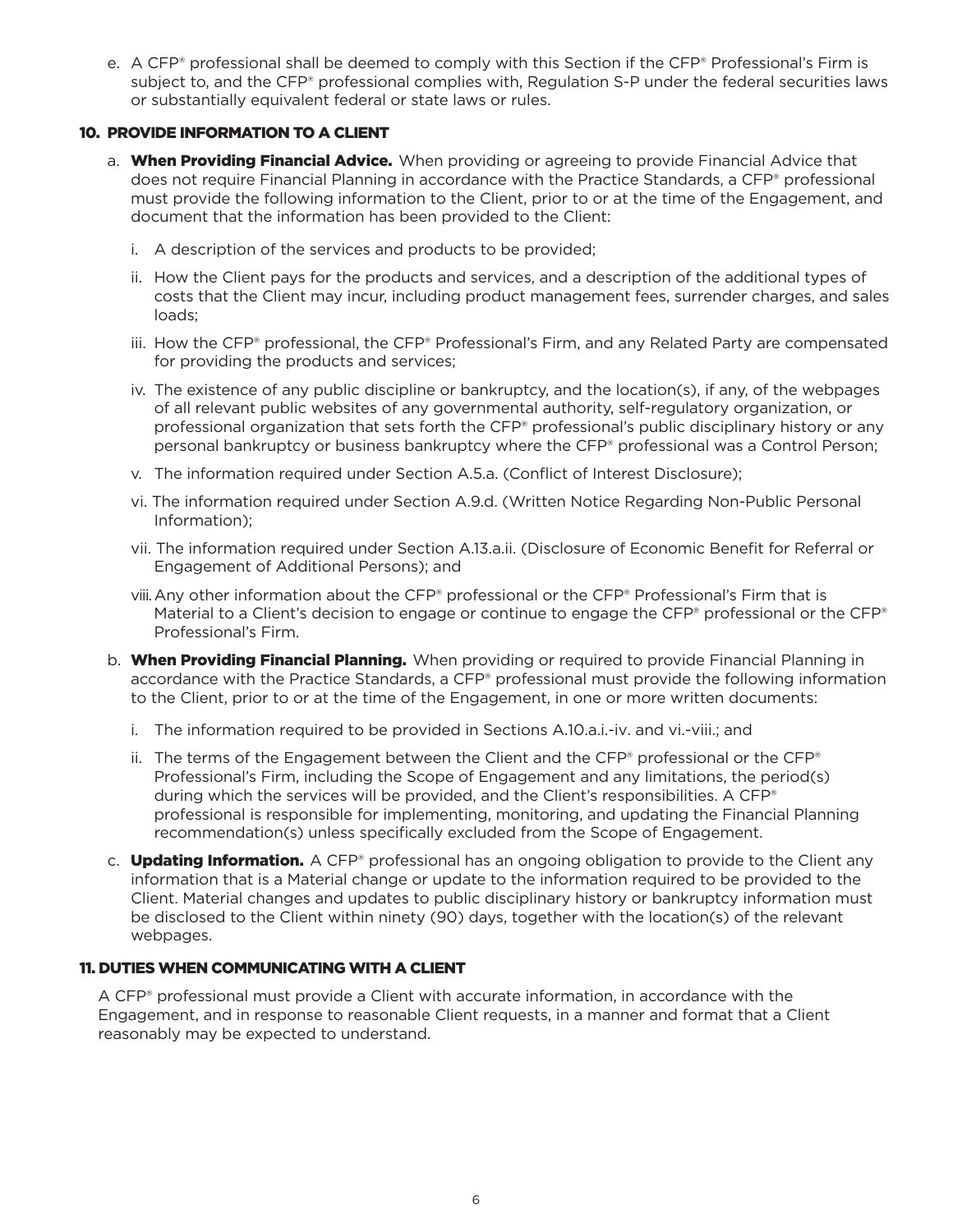#### <span id="page-6-0"></span>12. DUTIES WHEN REPRESENTING COMPENSATION METHOD

A CFP® professional may not make false or misleading representations regarding the CFP® professional's or the CFP® Professional's Firm's method(s) of compensation.

#### a. Specific Representations

- i. **Fee-Only.** A CFP® professional may represent his or her or the CFP® Professional's Firm's compensation method as "fee-only" only if:
	- a) The CFP® professional and the CFP® Professional's Firm receive no Sales-Related Compensation; and
	- b) Related Parties receive no Sales-Related Compensation in connection with any Professional Services the CFP® professional or the CFP® Professional's Firm provides to Clients.
- ii. Fee-Based. CFP Board uses the term "fee and commission" to describe the compensation method of those who receive both fees and Sales-Related Compensation. A CFP® professional who represents that his or her or the CFP® Professional's Firm's compensation method is "feebased" or any other similar term that is not fee-only:
	- a) May not use the term in a manner that suggests the CFP® professional or the CFP® Professional's Firm is fee-only; and
	- b) Must clearly state that either the CFP® professional or the CFP® Professional's Firm earns fees and commissions, or that the CFP® professional or the CFP® Professional's Firm are not feeonly.
- b. Sales-Related Compensation. Sales-Related Compensation is more than a *de minimis* economic benefit, including any bonus or portion of compensation, resulting from a Client purchasing or selling Financial Assets, from a Client holding Financial Assets for purposes other than receiving Financial Advice, or from the referral of a Client to any person or entity other than the CFP® Professional's Firm. Sales-Related Compensation includes, for example, commissions, trailing commissions, 12b-1 fees, spreads, transaction fees, revenue sharing, referral or solicitor fees, or similar consideration. Sales-Related Compensation does not include:
	- i. Soft dollars (any research or other benefits received in connection with Client brokerage that qualifies for the "safe harbor" of Section 28(e) of the Securities Exchange Act of 1934);
	- ii. Reasonable and customary fees for custodial or similar administrative services if the fee or amount of the fee is not determined based on the amount or value of Client transactions;
	- iii. Non-monetary benefits provided by another service provider, including a custodian, that benefit the CFP® professional's Clients by improving the CFP® professional's delivery of Professional Services, and that are not determined based on the amount or value of Client transactions;
	- iv. Reasonable and customary fees for Professional Services, other than for solicitations and referrals, the CFP® professional or CFP® Professional's Firm provides to a Client that are collected and distributed by another service provider, including under a Turnkey Asset Management Platform; or
	- v. A fee the Related Party solicitor receives for soliciting clients for the CFP® professional or the CFP® Professional's Firm.
- c. **Related Party.** A person or business entity (including a trust) whose receipt of Sales-Related Compensation a reasonable CFP® professional would view as directly or indirectly benefiting the CFP® professional or the CFP® Professional's Firm, including, for example, as a result of the CFP® professional's ownership stake in the business entity. There is a rebuttable presumption that a Related Party includes:
	- i. Family Members. A member of the CFP® professional's Family and any business entity that the Family or members of the Family Control; and
	- ii. Business Entities. A business entity that the CFP® professional or the CFP® Professional's Firm Controls, or that is Controlled by or is under common Control with, the CFP® Professional's Firm.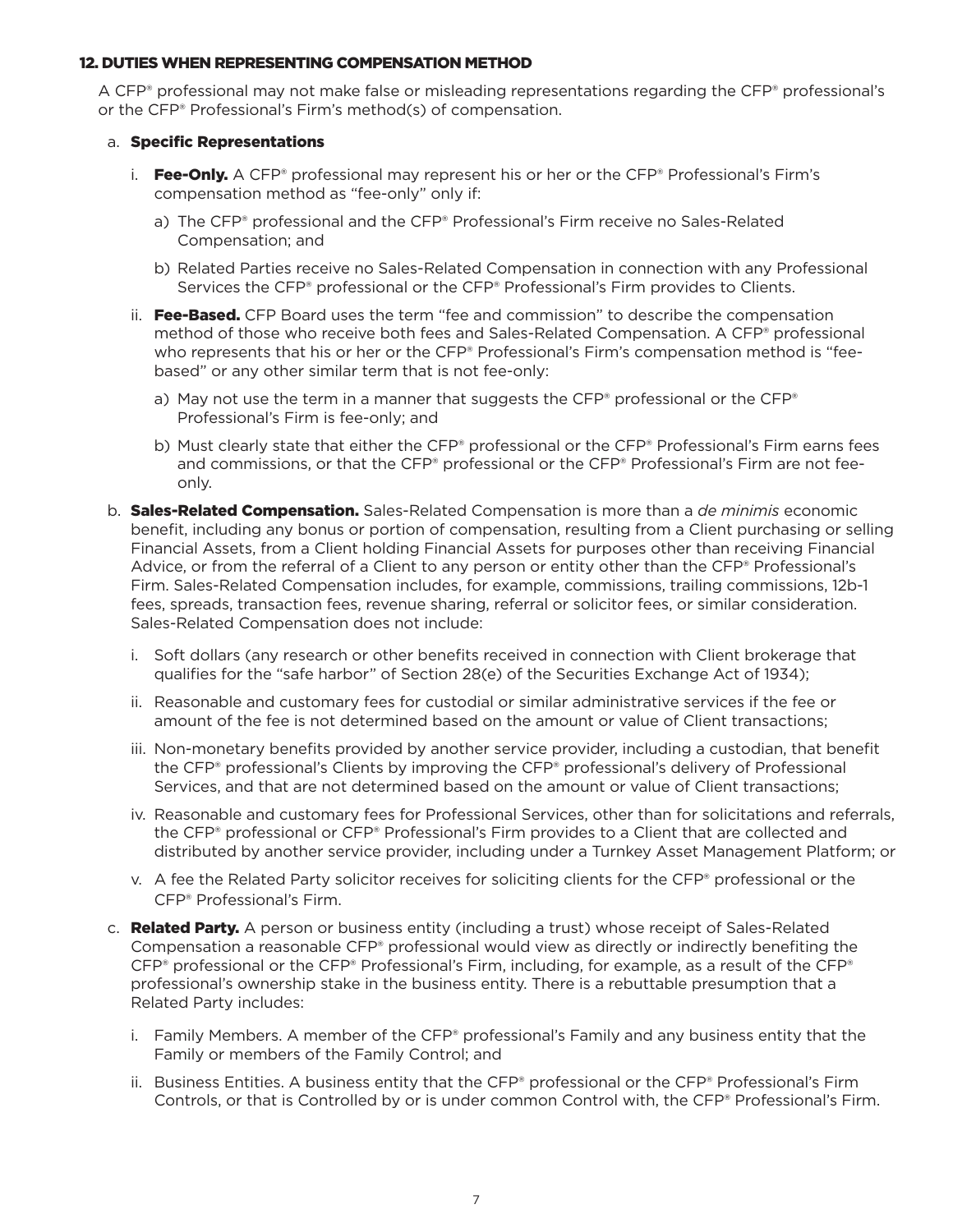- <span id="page-7-0"></span>d. In Connection with any Professional Services. Sales-Related Compensation received by a Related Party is "in connection with any Professional Services" if it results, directly or indirectly, from Client transactions referred or facilitated by the CFP® professional or the CFP® Professional's Firm.
- e. Safe Harbor for Related Parties. Sales-Related Compensation received by a Related Party is not "in connection with any Professional Services" if the CFP® professional or the CFP® Professional's Firm adopts and implements policies and procedures reasonably designed to prevent the CFP® professional or the CFP® Professional's Firm from recommending that any Client purchase Financial Assets from or through, or refer any Clients to, the Related Party.
- f. Misrepresentations by a CFP<sup>®</sup> Professional's Firm. A CFP® professional who Controls the CFP® Professional's Firm may not allow the CFP® Professional's Firm to make a representation of compensation method that would be false or misleading if made by the CFP® professional. A CFP® professional who does not Control the CFP® Professional's Firm must correct a CFP® Professional's Firm's misrepresentations of compensation method by accurately representing the CFP® professional's compensation method to the CFP® professional's Clients.

#### 13. DUTIES WHEN RECOMMENDING, ENGAGING, AND WORKING WITH ADDITIONAL PERSONS

- a. When engaging or recommending the selection or retention of additional persons to provide financial or Professional Services for a Client, a CFP® professional must:
	- i. Have a reasonable basis for the recommendation or Engagement based on the person's reputation, experience, and qualifications;
	- ii. Disclose to the Client, at the time of the recommendation or prior to the Engagement, any arrangement by which someone who is not the Client will compensate or provide some other material economic benefit to the CFP® professional, the CFP® Professional's Firm, or a Related Party for the recommendation or Engagement; and
	- iii. When engaging a person to provide services for a Client, exercise reasonable care to protect the Client's interests.
- b. When working with another financial or Professional Services provider on behalf of a Client, a CFP® professional must:
	- i. Communicate with the other provider about the scope of their respective services and the allocation of responsibility between them; and
	- ii. Inform the Client in a timely manner if the CFP® professional has a reasonable belief that the other provider's services were not performed in accordance with the scope of services to be provided and the allocation of responsibilities.

#### 14. DUTIES WHEN SELECTING, USING, AND RECOMMENDING TECHNOLOGY

- a. A CFP® professional must exercise reasonable care and judgment when selecting, using, or recommending any software, digital advice tool, or other technology while providing Professional Services to a Client.
- b. A CFP® professional must have a reasonable level of understanding of the assumptions and outcomes of the technology employed.
- c. A CFP® professional must have a reasonable basis for believing that the technology produces reliable, objective, and appropriate outcomes.

#### 15. REFRAIN FROM BORROWING OR LENDING MONEY AND COMMINGLING FINANCIAL ASSETS

- a. A CFP® professional may not, directly or indirectly, borrow money from or lend money to a Client unless:
	- i. The Client is a member of the CFP® professional's Family; or
	- ii. The lender is a business organization or legal entity in the business of lending money.
- b. A CFP® professional may not commingle a Client's Financial Assets with the Financial Assets of the CFP® professional or the CFP® Professional's Firm.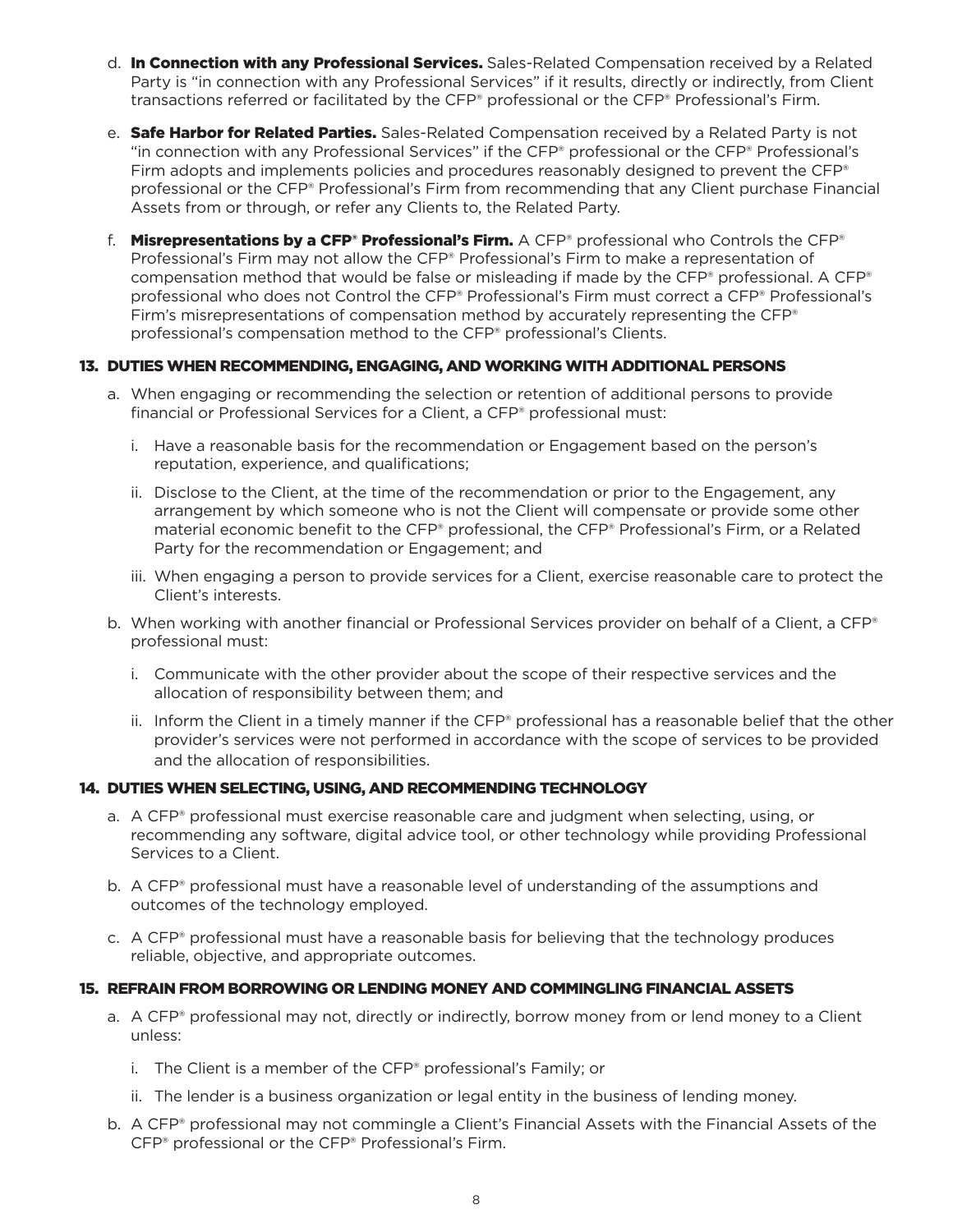# <span id="page-8-0"></span>B. FINANCIAL PLANNING AND APPLICATION OF THE PRACTICE STANDARDS FOR THE FINANCIAL PLANNING PROCESS

- 1. Financial Planning Definition. Financial Planning is a collaborative process that helps maximize a Client's potential for meeting life goals through Financial Advice that integrates relevant elements of the Client's personal and financial circumstances.
- 2. Examples of Relevant Elements of the Client's Personal and Financial Circumstances. Relevant elements of personal and financial circumstances vary from Client to Client, and may include the Client's need for or desire to: develop goals, manage assets and liabilities, manage cash flow, identify and manage risks, identify and manage the financial effect of health considerations, provide for educational needs, achieve financial security, preserve or increase wealth, identify tax considerations, prepare for retirement, pursue philanthropic interests, and address estate and legacy matters.
- 3. **Application of Practice Standards.** The Practice Standards set forth the Financial Planning Process. A CFP® professional must comply with the Practice Standards when:
	- a. The CFP® professional agrees to provide or provides:
		- i. Financial Planning; or
		- ii. Financial Advice that requires integration of relevant elements of the Client's personal and/ or financial circumstances in order to act in the Client's best interests ("Financial Advice that Requires Financial Planning"); or
	- b. The Client has a reasonable basis to believe the CFP® professional will provide or has provided Financial Planning.
- 4. **Integration Factors.** Among the factors that CFP Board will weigh in determining whether a CFP® professional has agreed to provide or provided Financial Advice that Requires Financial Planning are:
	- a. The number of relevant elements of the Client's personal and financial circumstances that the Financial Advice may affect;
	- b. The portion and amount of the Client's Financial Assets that the Financial Advice may affect;
	- c. The length of time the Client's personal and financial circumstances may be affected by the Financial Advice;
	- d. The effect on the Client's overall exposure to risk if the Client implements the Financial Advice; and
	- e. The barriers to modifying the actions taken to implement the Financial Advice.
- 5. **CFP Board Evaluation.** In a disciplinary proceeding in which a CFP® professional denies CFP Board's allegation that the  $\text{CFP}^{\circ}$  professional was required to comply with the Practice Standards, the CFP $^{\circ}$ professional must demonstrate that compliance with the Practice Standards was not required.
- 6. No Client Agreement to Engage for Financial Planning. If a CFP® professional otherwise must comply with the Practice Standards, but the Client does not agree to engage the CFP® professional to provide Financial Planning, the CFP® professional must either:
	- a. Not enter into the Engagement;
	- b. Limit the Scope of Engagement to services that do not require application of the Practice Standards, and describe to the Client the services the Client requests that the CFP® professional will not be performing;
	- c. Provide the requested services after informing the Client how Financial Planning would benefit the Client and how the decision not to engage the CFP® professional to provide Financial Planning may limit the CFP® professional's Financial Advice, in which case the CFP® professional is not required to comply with the Practice Standards; or
	- d. Terminate the Engagement.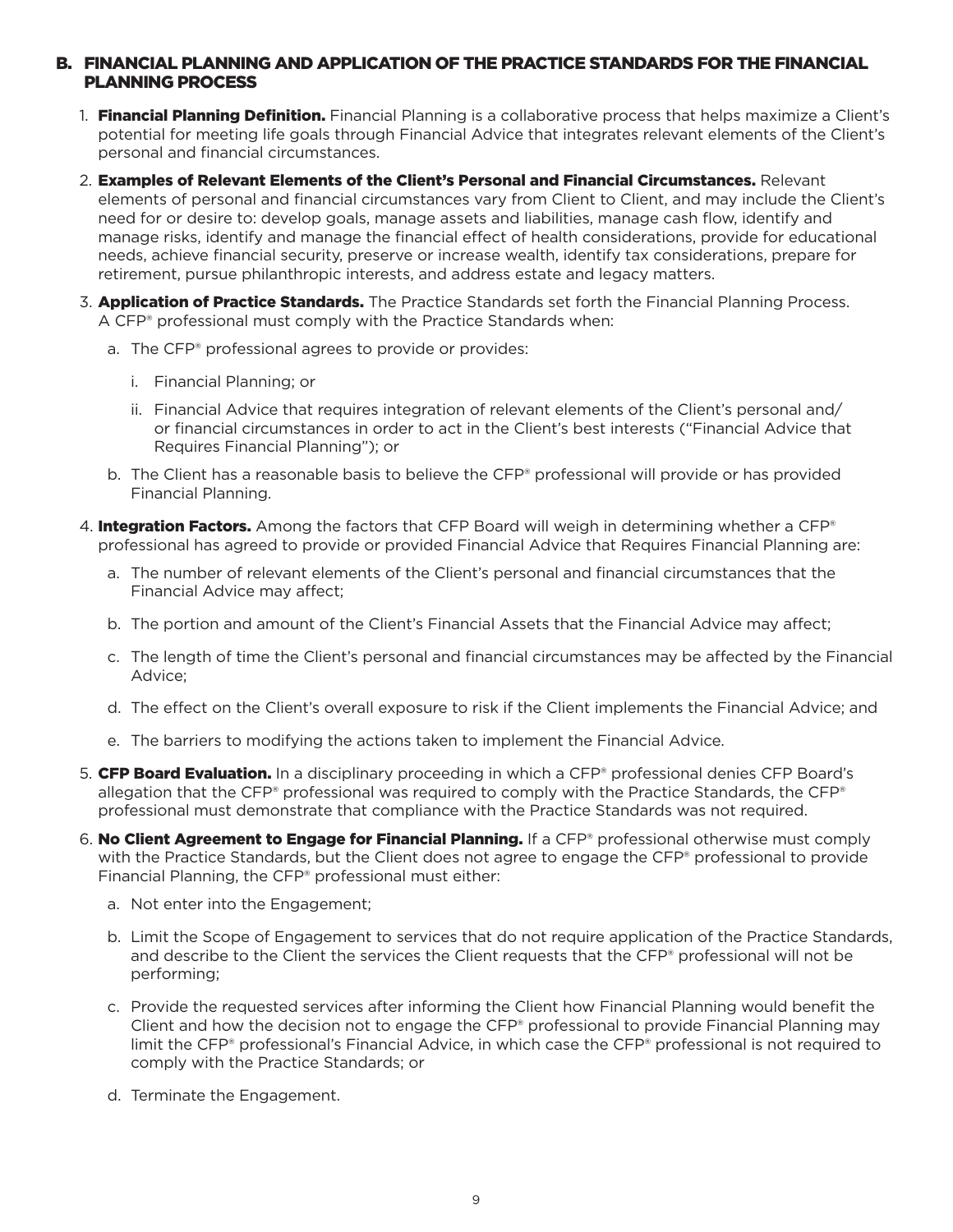# <span id="page-9-0"></span>C. PRACTICE STANDARDS FOR THE FINANCIAL PLANNING PROCESS

In complying with the Practice Standards, a CFP® professional must act prudently in documenting information, as the facts and circumstances require, taking into account the significance of the information, the need to preserve the information in writing, the obligation to act in the Client's best interests, and the CFP® Professional's Firm's policies and procedures.

- 1. Understanding the Client's Personal and Financial Circumstances
	- a. **Obtaining Qualitative and Quantitative Information.** A CFP® professional must describe to the Client the qualitative and quantitative information concerning the Client's personal and financial circumstances needed to fulfill the Scope of Engagement and collaborate with the Client to obtain the information.
		- i. Examples of qualitative or subjective information include the Client's health, life expectancy, family circumstances, values, attitudes, expectations, earnings potential, risk tolerance, goals, needs, priorities, and current course of action.
		- ii. Examples of quantitative or objective information include the Client's age, dependents, other professional advisors, income, expenses, cash flow, savings, assets, liabilities, available resources, liquidity, taxes, employee benefits, government benefits, insurance coverage, estate plans, education and retirement accounts and benefits, and capacity for risk.
	- b. **Analyzing Information.** A CFP® professional must analyze the qualitative and quantitative information to assess the Client's personal and financial circumstances.
	- c. **Addressing Incomplete Information.** If unable to obtain information necessary to fulfill the Scope of Engagement, the CFP® professional must either limit the Scope of Engagement to those services the CFP® professional is able to provide or terminate the Engagement.

#### 2. Identifying and Selecting Goals

- a. **Identifying Potential Goals.** A CFP® professional must discuss with the Client the CFP® professional's assessment of the Client's financial and personal circumstances, and help the Client identify goals, noting the effect that selecting a particular goal may have on other goals. In helping the Client identify goals, the CFP® professional must discuss with the Client, and apply, reasonable assumptions and estimates. These may include life expectancy, inflation rates, tax rates, investment returns, and other Material assumptions and estimates.
- b. **Selecting and Prioritizing Goals.** A CFP® professional must help the Client select and prioritize goals. The CFP® professional must discuss with the Client any goals the Client has selected that the CFP® professional believes are not realistic.

# 3. Analyzing the Client's Current Course of Action and Potential Alternative Course(s) of Action

- a. **Analyzing Current Course of Action.** A CFP® professional must analyze the Client's current course of action, including the material advantages and disadvantages of the current course and whether the current course maximizes the potential for meeting the Client's goals.
- b. Analyzing Potential Alternative Courses of Action. Where appropriate, a CFP® professional must consider and analyze one or more potential alternative courses of action, including the material advantages and disadvantages of each alternative, whether each alternative helps maximize the potential for meeting the Client's goals, and how each alternative integrates the relevant elements of the Client's personal and financial circumstances.

#### 4. Developing the Financial Planning Recommendation(s)

From the potential courses of action, a CFP® professional must select one or more recommendations designed to maximize the potential for meeting the Client's goals. The recommendation may be to continue the Client's current course of action. For each recommendation selected, the CFP® professional must consider the following information:

a. The assumptions and estimates used to develop the recommendation;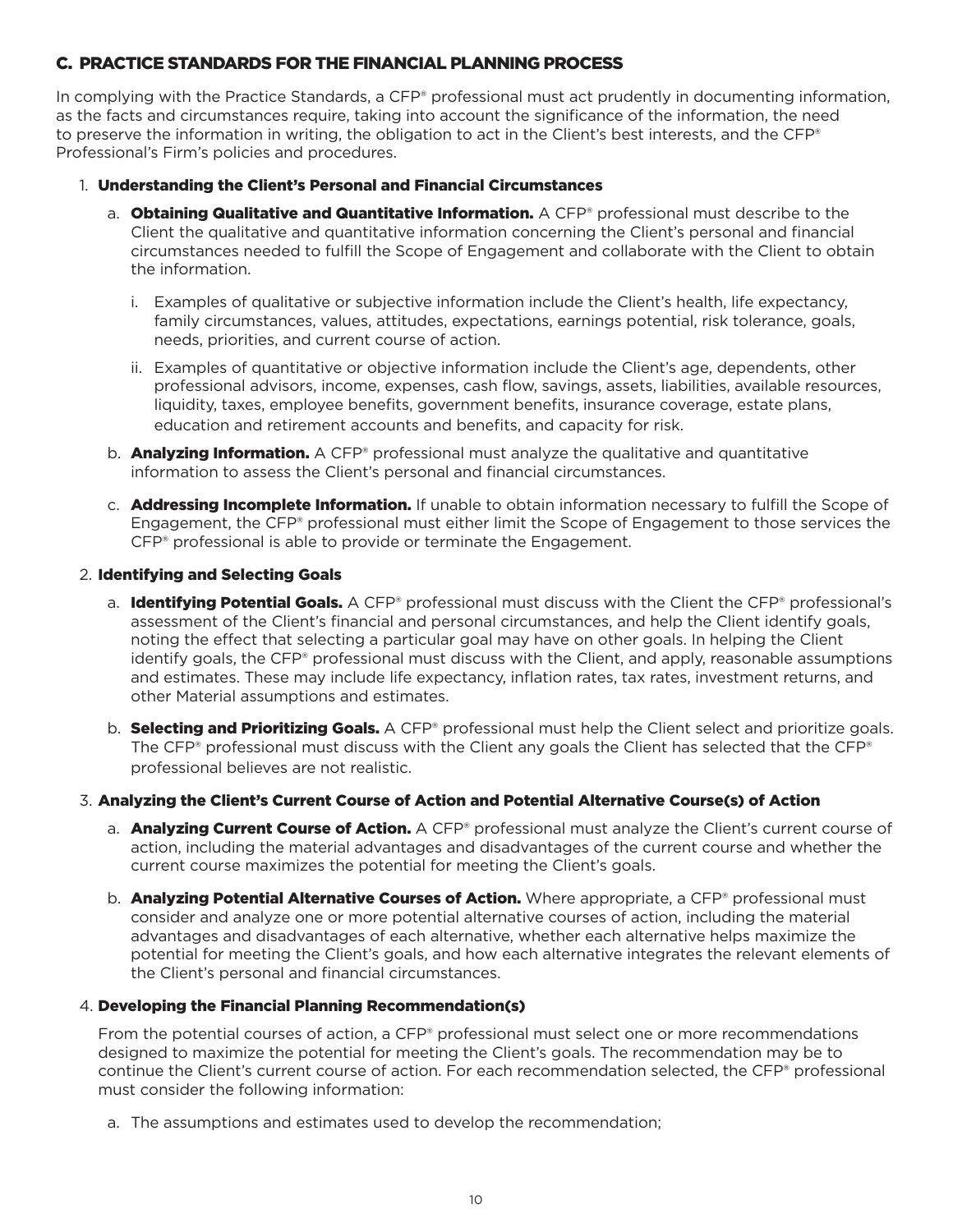- <span id="page-10-0"></span>b. The basis for making the recommendation, including how the recommendation is designed to maximize the potential to meet the Client's goals, the anticipated material effects of the recommendation on the Client's financial and personal circumstances, and how the recommendation integrates relevant elements of the Client's personal and financial circumstances;
- c. The timing and priority of the recommendation; and
- d. Whether the recommendation is independent or must be implemented with another recommendation.

# 5. Presenting the Financial Planning Recommendation(s)

A CFP® professional must present to the Client the selected recommendations and the information that was required to be considered when developing the recommendation(s).

#### 6. Implementing the Financial Planning Recommendation(s)

- a. **Addressing Implementation Responsibilities.** A CFP® professional must establish with the Client whether the CFP® professional has implementation responsibilities. When the CFP® professional has implementation responsibilities, the CFP® professional must communicate to the Client the recommendation(s) being implemented and the responsibilities of the CFP® professional, the Client, and any third party with respect to implementation.
- b. **Identifying, Analyzing, and Selecting Actions, Products, and Services.** A CFP® professional who has implementation responsibilities must identify and analyze actions, products, and services designed to implement the recommendations. The CFP® professional must consider the basis for each selection, which must include:
	- i. How the action, product, or service is designed to implement the  $\mathsf{C}\mathsf{F}\mathsf{P}^{\mathsf{B}}$  professional's recommendation; and
	- ii. The advantages and disadvantages of the action, product, or service relative to reasonably available alternatives.
- c. Recommending Actions, Products, and Services for Implementation. A CFP® professional who has implementation responsibilities must recommend one or more actions, products and services to the Client. The CFP® professional must discuss with the Client the basis for selecting an action, product, or service, the timing and priority of implementing the action, product, or service, and disclose and manage any Material Conflicts of Interest concerning the action, product, or service.
- d. Selecting and Implementing Actions, Products, or Services. A CFP® professional who has implementation responsibilities must help the Client select and implement the actions, products, or services. The CFP® professional must discuss with the Client any Client selection that deviates from the actions, products, and services the CFP® professional recommended.

#### 7. Monitoring Progress and Updating

- a. Monitoring and Updating Responsibilities. A CFP® professional must establish with the Client whether the CFP® professional has monitoring and updating responsibilities. When the CFP® professional has responsibilities for monitoring and updating, the CFP® professional must communicate to the Client:
	- i. Which actions, products, and services are and are not subject to the  $\text{CFP}^*$  professional's monitoring responsibility;
	- ii. How and when the CFP® professional will monitor the actions, products, and services;
	- iii. The Client's responsibility to inform the CFP® professional of any Material changes to the Client's qualitative and quantitative information;
	- iv. The CFP® professional's responsibility to update the Financial Planning recommendations; and
	- v. How and when the CFP® professional will update the Financial Planning recommendations.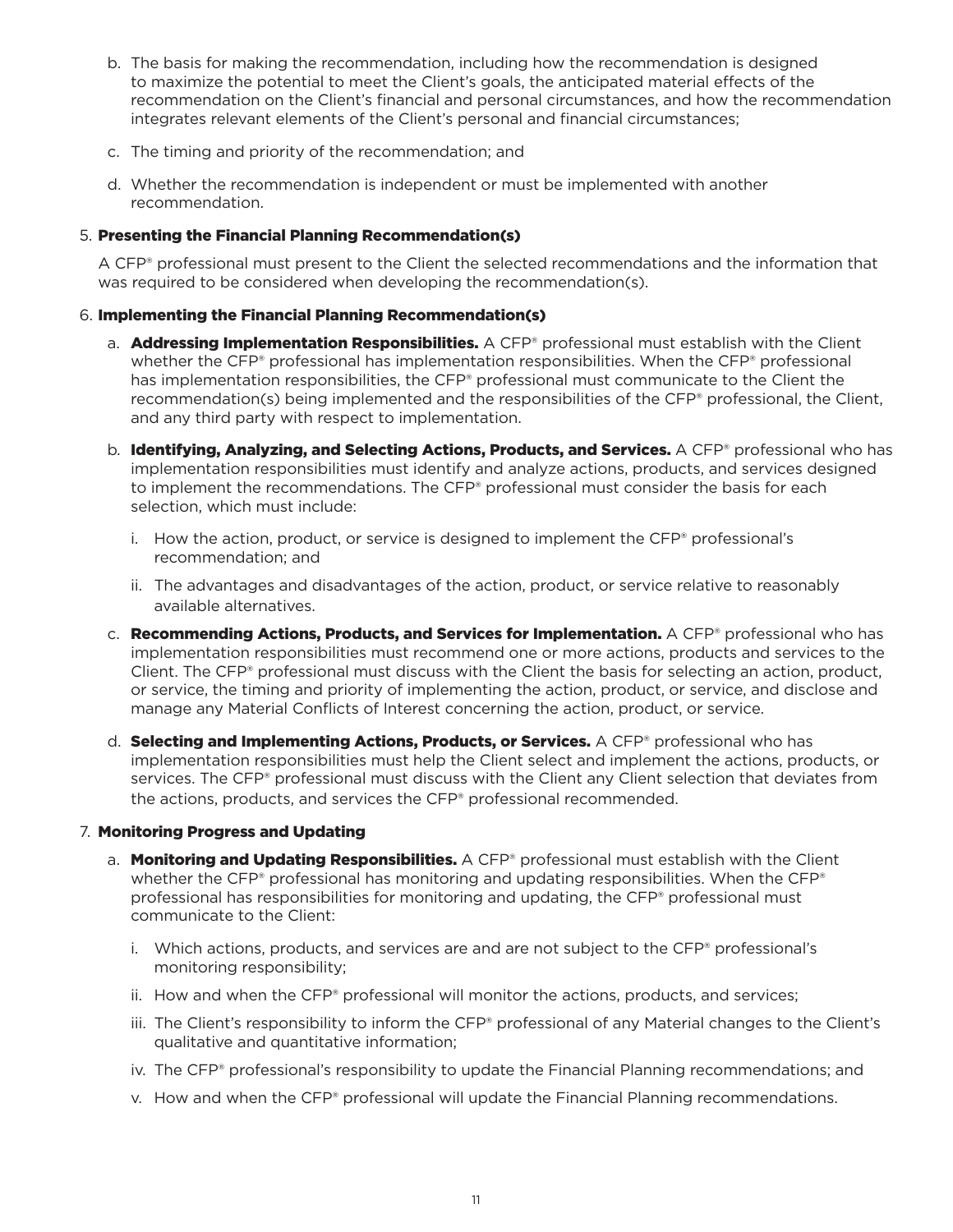- <span id="page-11-0"></span>b. **Monitoring the Client's Progress.** A CFP® professional who has monitoring responsibilities must analyze, at appropriate intervals, the progress toward achieving the Client's goals. The CFP<sup>®</sup> professional must review with the Client the results of the CFP® professional's analysis.
- c. **Obtaining Current Qualitative and Quantitative Information.** A CFP® professional who has monitoring responsibility must collaborate with the Client in an attempt to obtain current qualitative and quantitative information concerning the Client's personal and financial circumstances.
- d. Updating Goals, Recommendations, or Implementation Decisions. Where a CFP® professional has updating responsibility, and circumstances warrant changes to the Client's goals, recommendations, or selections of actions, products or services, the CFP® professional must update as appropriate in accordance with these Practice Standards.

# D. DUTIES OWED TO FIRMS AND SUBORDINATES

#### 1. Use Reasonable Care When Supervising

A CFP® professional must exercise reasonable care when supervising persons acting under the CFP® professional's direction, including employees and other persons over whom the CFP® professional has responsibility, with a view toward preventing violations of applicable laws, rules, regulations, and these Standards.

# 2. Comply with Lawful Objectives of CFP® Professional's Firm

A CFP® professional:

- a. Will be subject to discipline by CFP Board for violating policies and procedures of the CFP® Professional's Firm that do not conflict with these Standards.
- b. Will not be subject to discipline by CFP Board for violating policies and procedures of the CFP® Professional's Firm that conflict with these Standards.

#### 3. Provide Notice of Public Discipline

A CFP® professional must promptly advise the CFP® Professional's Firm, in writing, of any public discipline imposed by CFP Board.

# E. DUTIES OWED TO CFP BOARD

- 1. Definitions. The following definitions apply:
	- a. **Felony.** A felony offense, or for jurisdictions that do not differentiate between a felony and a misdemeanor, an offense punishable by a sentence of at least one-year imprisonment or a fine of at least \$1,000.
	- b. **Relevant Misdemeanor.** A criminal offense, that is not a Felony, for conduct involving fraud, theft, misrepresentation, other dishonest conduct, crimes of moral turpitude, violence, or a second (or more) alcohol and/or drug-related offense.
	- c. Regulatory Investigation. An investigation initiated by a federal, state, local, or foreign governmental agency, self-regulatory organization, or other regulatory authority. A Regulatory Investigation does not include preliminary or routine regulatory inquiries or requests for information, deficiency letters, "blue sheet" requests or other trading questionnaires, or examinations.
	- d. **Regulatory Action.** An action initiated by a federal, state, local, or foreign governmental agency, selfregulatory organization, or other regulatory authority.
	- e. **Civil Action.** A lawsuit or arbitration.
	- f. Finding. A finding includes an adverse final action and a consent decree in which the finding is neither admitted nor denied, but does not include a deficiency letter, examination report, memorandum of understanding, or similar informal resolution of a matter.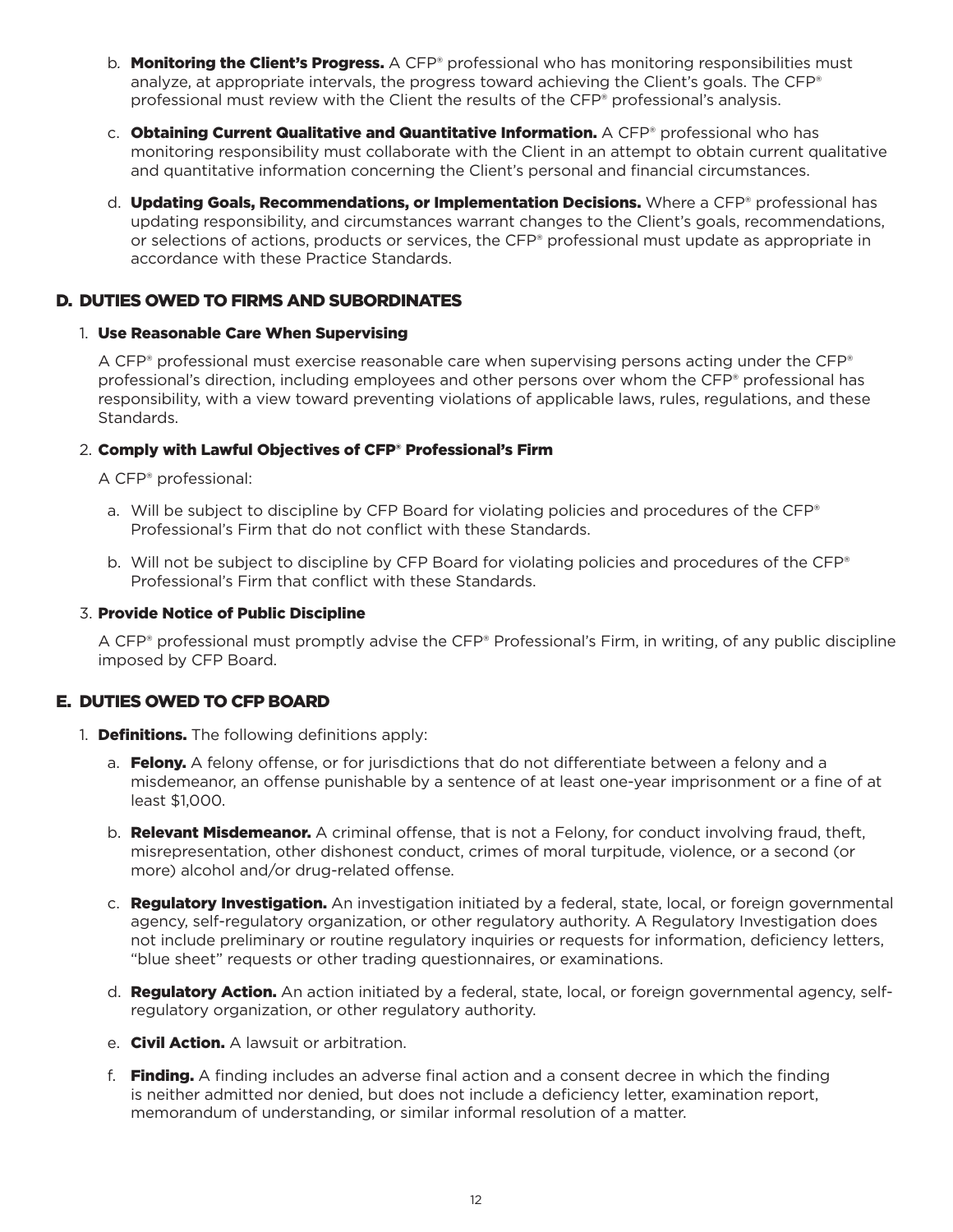- <span id="page-12-0"></span>g. **Minor Rule Violation.** A violation of a self-regulatory organization rule designated as a minor rule violation under a plan approved by the U.S. Securities and Exchange Commission. A rule violation may be designated as "minor" under a plan if the sanction imposed consists of a fine of \$2,500 or less, and if the sanctioned person does not contest the fine.
- 2. **Refrain from Adverse Conduct.** A CFP® professional may not engage in conduct that reflects adversely on his or her integrity or fitness as a CFP® professional, upon the CFP® marks, or upon the profession. Such conduct includes, but is not limited to, conduct that results in:
	- a. A Felony or Relevant Misdemeanor conviction, or admission into a program that defers or withholds the entry of a judgment of conviction for a Felony or Relevant Misdemeanor;
	- b. A Finding in a Regulatory Action or a Civil Action that the CFP® professional engaged in fraud, theft, misrepresentation, or other dishonest conduct;
	- c. A personal bankruptcy or business bankruptcy filing or adjudication where the CFP® professional was a Control Person of the business, unless the CFP® professional can rebut the presumption that the bankruptcy demonstrates an inability to manage responsibly the CFP® professional's or the business's financial affairs;
	- d. A federal tax lien on property owned by the CFP® professional, unless the CFP® professional can rebut the presumption that the federal tax lien demonstrates an inability to manage responsibly the CFP® professional's financial affairs; or
	- e. A non-federal tax lien, judgment lien, or civil judgment that has not been satisfied within a reasonable amount of time unless the CFP® professional can rebut the presumption that the nonfederal tax lien, judgment lien, or civil judgment demonstrates an inability to manage responsibly the CFP® professional's financial affairs.
- 3. Reporting. A CFP® professional must provide written notice to CFP Board within thirty (30) calendar days after the CFP® professional, or an entity over which the CFP® professional was a Control Person, has:
	- a. Been charged with, convicted of, or admitted into a program that defers or withholds the entry of a judgment or conviction for, a Felony or Relevant Misdemeanor;
	- b. Been named as a subject of, or whose conduct is mentioned adversely in, a Regulatory Investigation or Regulatory Action alleging failure to comply with the laws, rules, or regulations governing Professional Services;
	- c. Had conduct mentioned adversely in a Finding in a Regulatory Action involving failure to comply with the laws, rules, or regulations governing Professional Services (except a Regulatory Action involving a Minor Rule Violation in a Regulatory Action brought by a self-regulatory organization);
	- d. Had conduct mentioned adversely in a Civil Action alleging failure to comply with the laws, rules, or regulations governing Professional Services;
	- e. Become aware of an adverse arbitration award or civil judgment, or a settlement agreement, in a Civil Action alleging failure to comply with the laws, rules, or regulations governing Professional Services, where the conduct of the CFP® professional, or an entity over which the CFP® professional was a Control Person, was mentioned adversely, other than a settlement for an amount less than \$15,000;
	- f. Had conduct mentioned adversely in a Civil Action alleging fraud, theft, misrepresentation, or other dishonest conduct;
	- g. Been the subject of a Finding of fraud, theft, misrepresentation, or other dishonest conduct in a Regulatory Action or Civil Action;
	- h. Become aware of an adverse arbitration award or civil judgment, or a settlement agreement in a Civil Action alleging fraud, theft, misrepresentation, or other dishonest conduct, where the conduct of the CFP® professional, or an entity over which the CFP® professional was a Control Person, was mentioned adversely;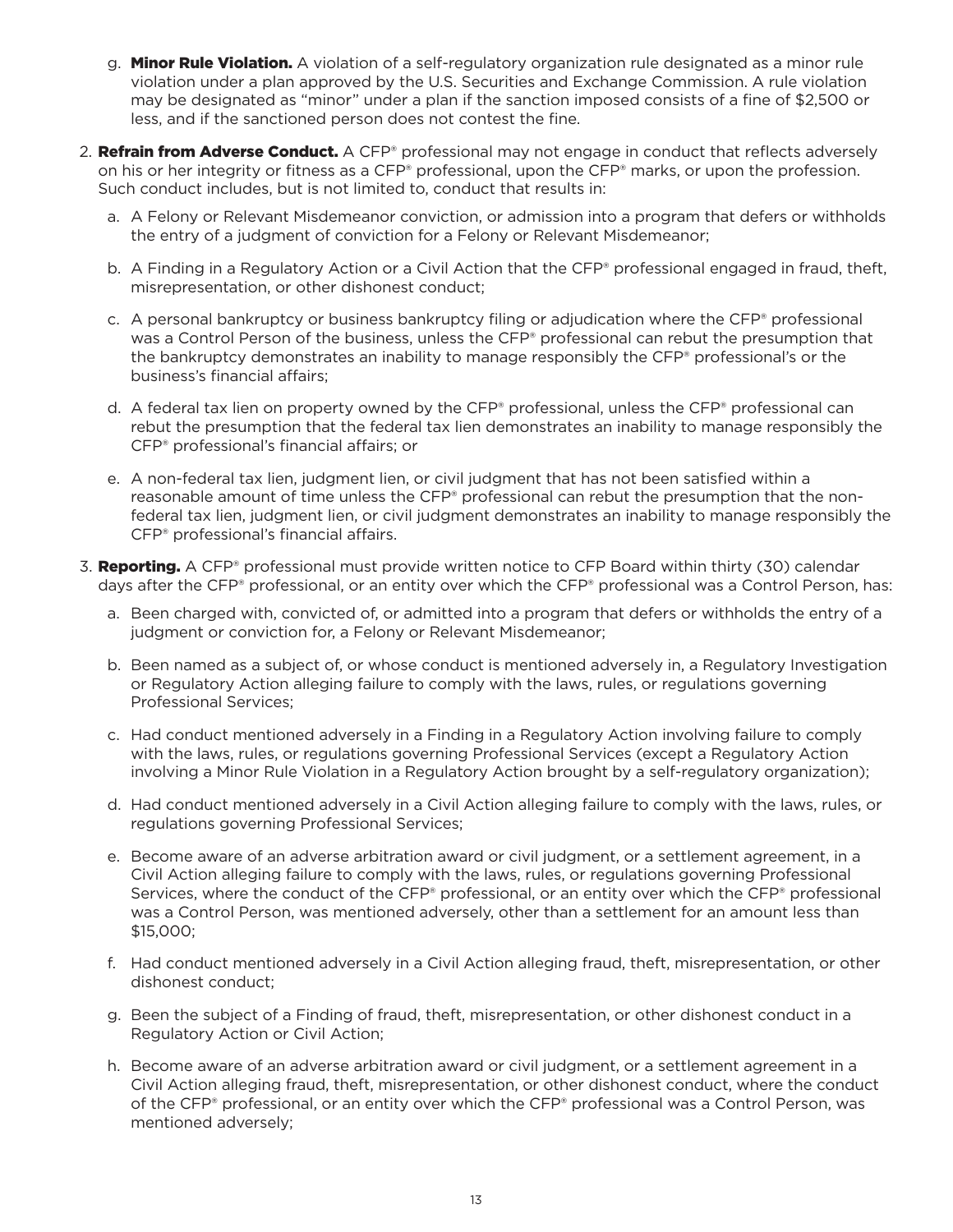- <span id="page-13-0"></span>i. Had a professional license, certification, or membership suspended, revoked, or materially restricted because of a violation of rules or standards of conduct;
- j. Been terminated for cause from employment or permitted to resign in lieu of termination when the cause of the termination or resignation involved allegations of dishonesty, unethical conduct, or compliance failures;
- k. Been named as the subject of, or been identified as the broker/adviser of record in, any written, customer-initiated complaint that alleged the CFP® professional was involved in:
	- i. Forgery, theft, misappropriation, or conversion of Financial Assets;
	- ii. Sales practice violations and contained a claim for compensation of \$5,000 or more; or
	- iii. Sales practice violations and settled for an amount of \$15,000 or more.
- l. Filed for or been the subject of a personal bankruptcy or business bankruptcy where the CFP<sup>®</sup> professional was a Control Person;
- m. Received notice of a federal tax lien on property owned by the CFP® professional; or
- n. Failed to satisfy a non-federal tax lien, judgment lien, or civil judgment within one year of its date of entry, unless payment arrangements have been agreed upon by all parties.
- 4. **Provide Narrative Statement.** The written notice must include a narrative statement that accurately and completely describes the Material facts and the outcome or status of the reportable matter.
- 5. **Cooperation.** A CFP® professional may not make false or misleading representations to CFP Board or obstruct CFP Board in the performance of its duties. A CFP® professional must satisfy the cooperation requirements set forth in CFP Board's *Procedural Rules*, including by cooperating fully with CFP Board's requests, investigations, disciplinary proceedings, and disciplinary decisions.
- 6. Compliance with *Terms and Conditions of Certification and Trademark License.* A CFP® professional must comply with the *Terms and Conditions of Certification and Trademark License*.

# F. PROHIBITION ON CIRCUMVENTION

A CFP® professional may not do indirectly, or through or by another person or entity, any act or thing that the *Code and Standards* prohibit the CFP® professional from doing directly.

# GLOSSARY

CFP<sup>®</sup> Professional's Firm(s). Any entity on behalf of which a CFP® professional provides Professional Services to a Client, and that has the authority to exercise control over the CFP® professional's activities, including the CFP® professional's employer, broker-dealer, registered investment adviser, insurance company, and insurance agency.

**Client.** Any person, including a natural person, business organization, or legal entity, to whom the CFP<sup>®</sup> professional provides or agrees to provide Professional Services pursuant to an Engagement.

# Conflict of Interest.

- a. When a CFP® professional's interests (including the interests of the CFP® Professional's Firm) are adverse to the CFP® professional's duties to a Client, or
- b. When a CFP® professional has duties to one Client that are adverse to another Client.

Control. The power, directly or indirectly, to direct the management or policies of the entity at the relevant time, through ownership, by contract, or otherwise.

**Control Person.** A person who has Control.

**Engagement.** An oral or written agreement, arrangement, or understanding.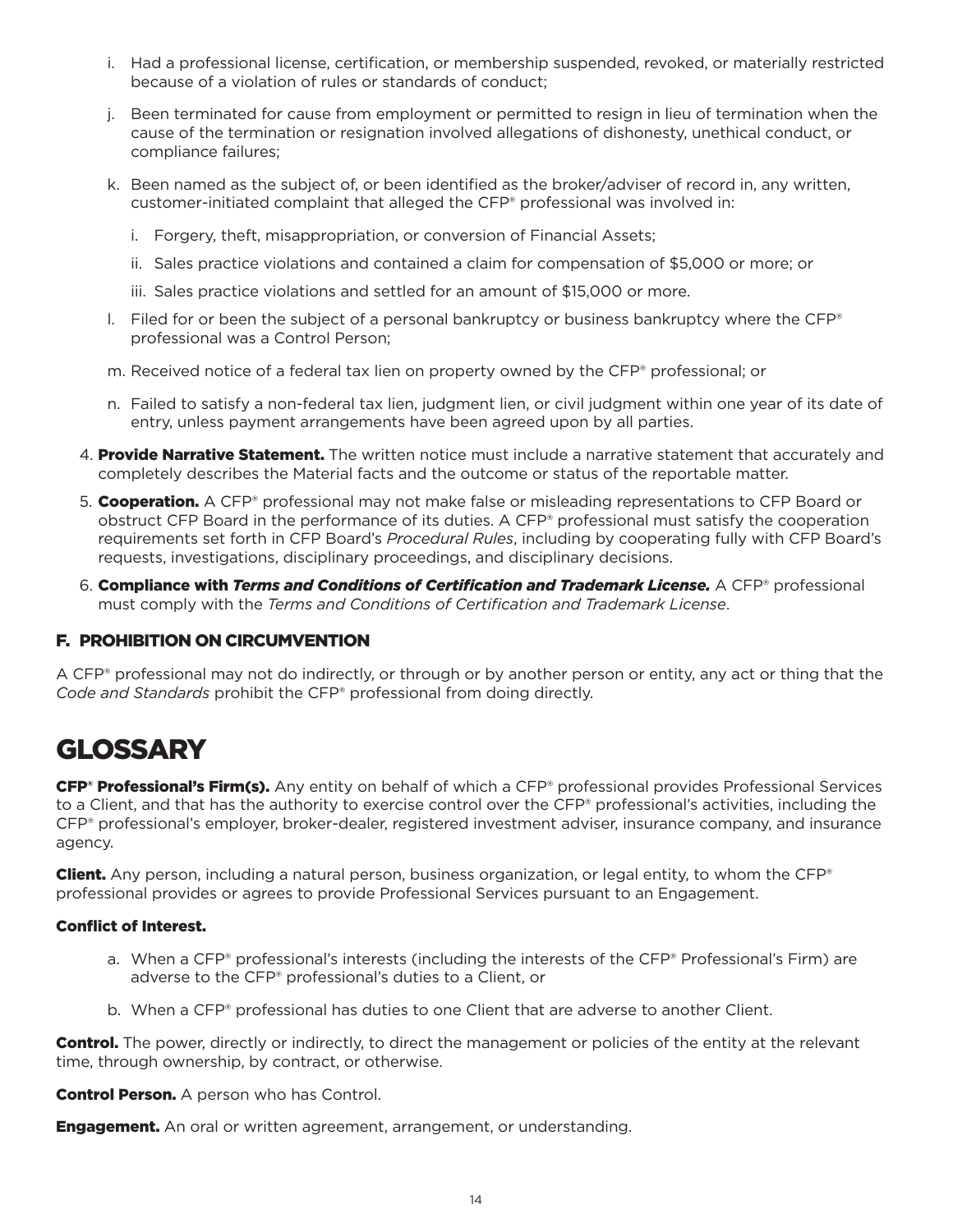**Family.** Grandparent, parent, stepparent, father-in-law/mother-in-law, uncle/aunt, spouse, former spouse, spousal equivalent, domestic partner, brother/sister, stepsibling, brother-in-law/sister-in-law, cousin, son/ daughter, stepchild, son-in-law/daughter-in law, nephew/niece, grandchild, and any other person the CFP® professional, directly or indirectly, supports financially to a material extent.

# Financial Advice.

- a. A communication that, based on its content, context, and presentation, would reasonably be viewed as a recommendation that the Client take or refrain from taking a particular course of action with respect to:
	- i. The development or implementation of a financial plan;
	- ii. The value of or the advisability of investing in, purchasing, holding, gifting, or selling Financial Assets;
	- iii. Investment policies or strategies, portfolio composition, the management of Financial Assets, or other financial matters; or
	- iv. The selection and retention of other persons to provide financial or Professional Services to the Client; or
- b. The exercise of discretionary authority over the Financial Assets of a Client.

The determination of whether Financial Advice has been provided is an objective rather than subjective inquiry. The more individually tailored the communication is to the Client, the more likely the communication will be viewed as Financial Advice. The provision of services or the furnishing or making available of marketing materials, general financial education materials, or general financial communications that a reasonable CFP® professional would not view as Financial Advice, does not constitute Financial Advice.

Financial Assets. Securities, insurance products, real estate, bank instruments, commodities contracts, derivative contracts, collectibles, or other financial products.

**Financial Planning.** A collaborative process that helps maximize a Client's potential for meeting life goals through Financial Advice that integrates relevant elements of the Client's personal and financial circumstances.

Material. Information is material when a reasonable Client or prospective Client would consider the information important in making a decision.

Professional Services. Financial Advice and related activities and services that are offered or provided, including, but not limited to, Financial Planning, legal, accounting, or business planning services.

Related Party. A person or business entity (including a trust) whose receipt of Sales-Related Compensation a reasonable CFP® professional would view as benefiting the CFP® professional or the CFP® Professional's Firm, including, for example, as a result of the CFP® professional's ownership stake in the business entity. There is a rebuttable presumption that a Related Party includes:

- a. Family Members. A member of the CFP® professional's Family and any business entity that the Family or members of the Family Control; and
- b. **Business Entities.** A business entity that the CFP® professional or the CFP® Professional's Firm Controls, or that is Controlled by or is under common Control with, the CFP® Professional's Firm.

**Scope of Engagement.** The Professional Services to be provided pursuant to an Engagement.